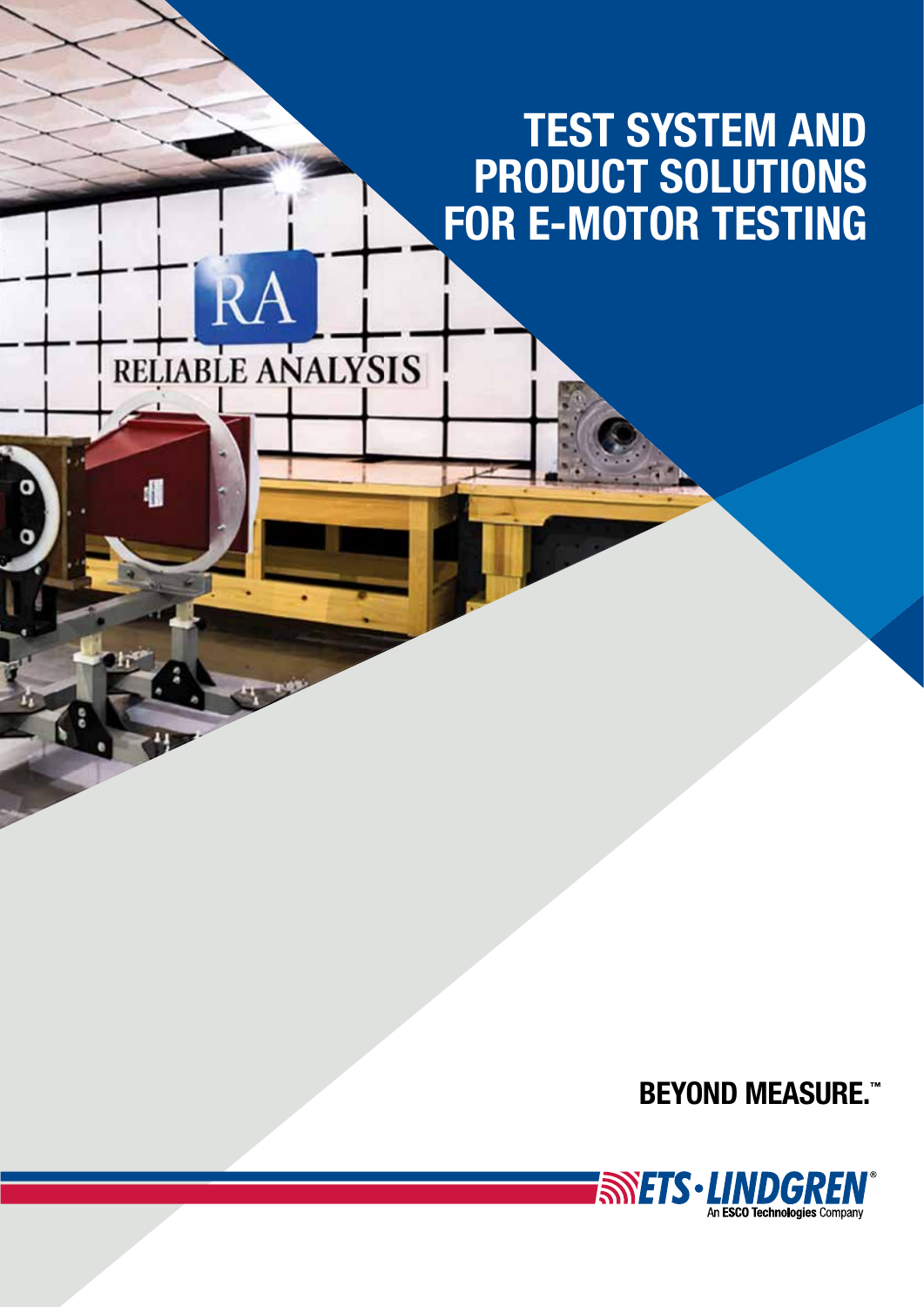## ETS-LINDGREN IS AN EXPERIENCED PARTNER YOU CAN TRUST

## THE LEADER IN AUTOMOTIVE TEST AND MEASUREMENT INTRODUCES ITS NEW SERIES OF E-MOTOR TESTING SOLUTIONS

ETS-Lindgren's new E-Motor Test Solutions are designed to meet the emerging requirements of e-motor performance validation and compliance testing. With system designs to support both full vehicle and Electric/Electronic Sub-Assembly (ESA) testing, these solutions provide cost effective, efficient, repeatable testing and offer full vehicle configurations that include four-wheel drive and multi-axle chassis dynamometers, fully automatic remote antenna positioning, and charging mode test setups.

Motor dyno options include the standard through shaft EMC chamber installation as described per CISPR 25 Ed. 4. This type of installation can cover the full range of motor dynamic requirements for small 20 kW motorcycle motors up to 700 kW, typical for electric motors used in commercial vehicles. An optional mobile dyno is also available for use in existing or multi-use EMC chambers where the motor dyno will not be a permanent feature of the chamber. The mobile dyno provides a limited power capacity range while offering the same full feature set and functionality associated with the fixed installation system.

Component test setups cover the full range of available e-motor torque and speed ranges for commercial and passenger vehicles, with four-quadrant operation, battery emulation, inverter emulation, and cooling options available.

ETS-Lindgren's TILE!™ (Totally Integrated Laboratory Environment) Software works seamlessly with the AVL PUMA 2™ E-Motor Dyno Control Software as well as other thirdparty device monitoring software. TILE! provides easy integration into your lab environment.

Standard Immunity test systems are available for test levels up to 200 V/m / 600 V/m for both full vehicle and component tests, with experienced guidance and support available for regulatory compliance.

Automotive component testing can also be accommodated in an EMC chamber designed for full vehicles. The current CISPR 25 and ISO 11452-2 standards require the use of a ground plane bench for the Device Under Test (DUT) support. This can be temporarily set up in a full sized 10-meter chamber with the necessary support equipment. To load an e-motor and inverter, a mobile motor dyno may be brought into the chamber. The same options for coolant conditioning and battery emulation are also available for the mobile setup, with cable and communication management designed to maintain the RF integrity of the chamber setup.

 $E$ -axles are a variation of the separate e-motor drive designs seen in many first generation electric vehicles. In the latest development of the e-axle, the electric motor, transmission, and power electronics are all part of a single integrated unit with advantages in space saying, efficiency, cost, and performance. However, for EMC testing, the two output shafts provide an added complication, especially when additional controls are employed in the transmission. One solution: Use a dual-dynamometer setup to load the e-axle assembly. This solution provides for variable torque and speed with independent control for each shaft, thus remaining flexible and representative of driving conditions.

ETS-Lindgren has solutions to test to a wide variety of Vehicle Component Standards: – CISPR 25 – CISPR 12 – ISO 11452-2, -10 – ISO 7637-2, -3, -4, -7, -8 – SAE J1113/27 – ECE REG 10.6

Benefits of E-Mobile Dyno: – CISPR 25 Compliant – ISO 11452-2 Compliant – High Precision HBM™ Torque Flange – High Resolution Speed System – Portable Design Allows for Simple Setup – Easy Installation in Existing Chamber – Flexible Automated Test and Control Software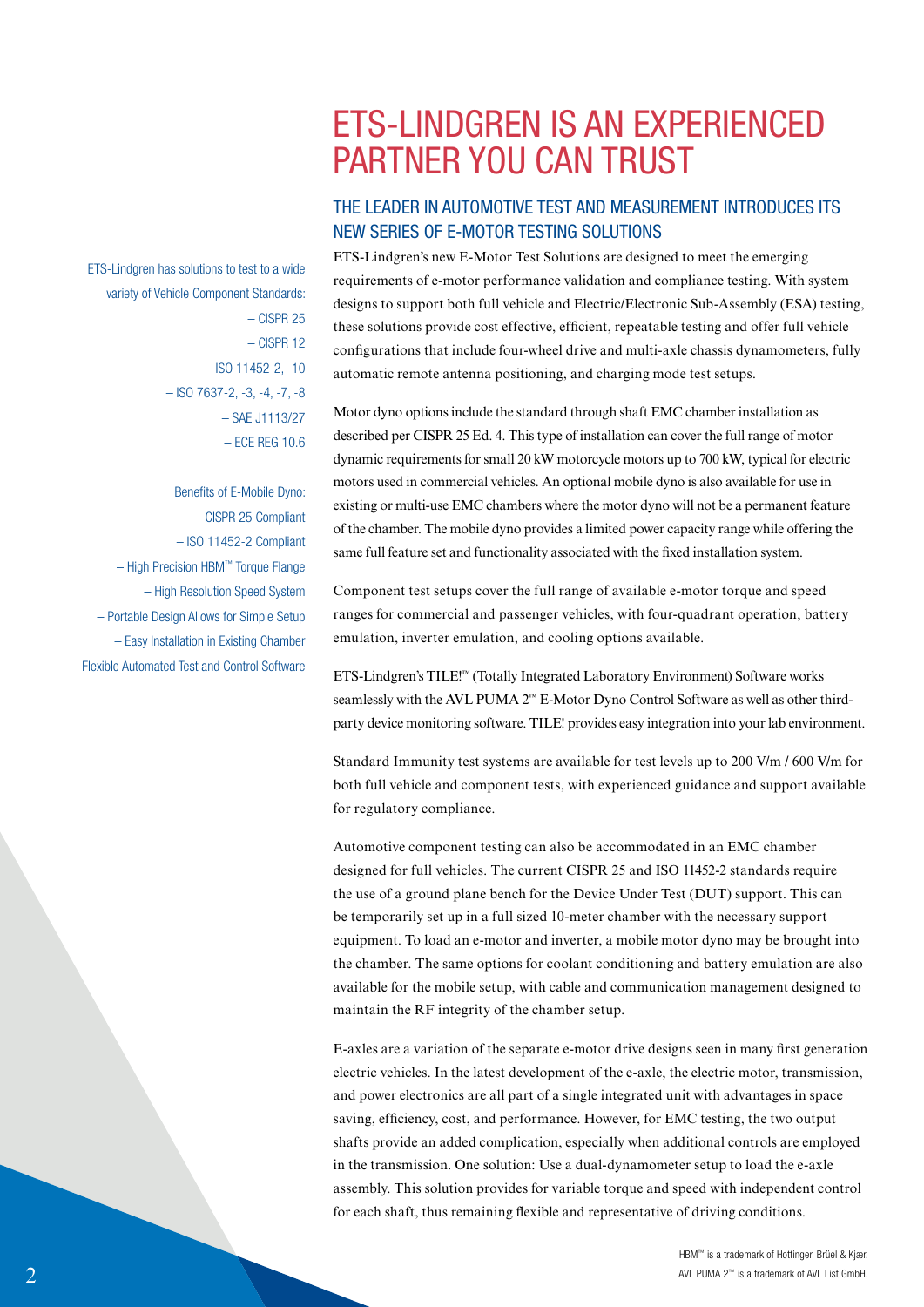

# SYSTEM COMPONENT SOLUTIONS

### SEMI-ANECHOIC CHAMBERS

Free-space Anechoic Chamber Test-site (FACT™) 3- and 10-meter chambers provide the test environments you need for meeting most international emissions and immunity standards for e-motor and full vehicle testing.

#### ANTENNAS, FIELD PROBES, AND POSITIONERS

ETS-Lindgren offers a broad line of antennas and probes. Notably, our horn, biconical, and log-periodic antennas and our E-field probes provide the repeatability and performance critical for efficient immunity and emission measurements. Additionally, ETS-Lindgren manufactures tripods, antenna towers, turntables, and test tables ideal for e-vehicle test applications. Designed with the latest test standards in mind, these positioning systems are durable, easy to operate, and low maintenance.

#### EMCenter™ RF TEST SYSTEM PLATFORM

EMCenter is a flexible RF test platform that includes an integrated microcontroller, touch screen, and space for up to seven mix-and-match plug-in card modules. Each card module is an instrument optimized for RF measurement.

#### DC SUPPLY

DC Supply options for charging test mode and support include: vehicle charging station hardware; filtered DC emulator as part of the dyno drive system to power the inverter; separate charging station emulator; AC and DC charging emulation systems up to 1,000 kW for all standard communication.

#### INSTRUMENTATION AND AMPLIFIERS

Your RF test system can be ordered with carefully selected EMC instrumentation and amplifiers we provide or integrated with equipment you may already have in your lab. Our large library of equipment drivers support most popular brands of new and existing instrumentation.

#### **SOFTWARE**

TILE! Software works with PUMA 2 E-Motor Dyno Control Software to provide a seamless operator interface. The TILE! interface is used to control the RF environment in an outer test loop with direct calls to PUMA 2 E-Motor software to run predefined sequences as an inner loop. All DUT monitoring is managed in the PUMA 2 environment with failures logged in the TILE! environment. ETS-Lindgren also offers VisionTRX™ Visual Monitoring System, an automated movement-based analysis of the DUT during electromagnetic testing. VisionTRX allows automated visual monitoring of relevant parameters during exposure to the required electromagnetic field strengths. The DUT may include speedometer needles, dash lights, LEDs, radios, warning displays, etc.

#### DYNO

We offer two primary e-motor dyno types for your test requirements: the fixed setup and the mobile setup. See page 6 for more information.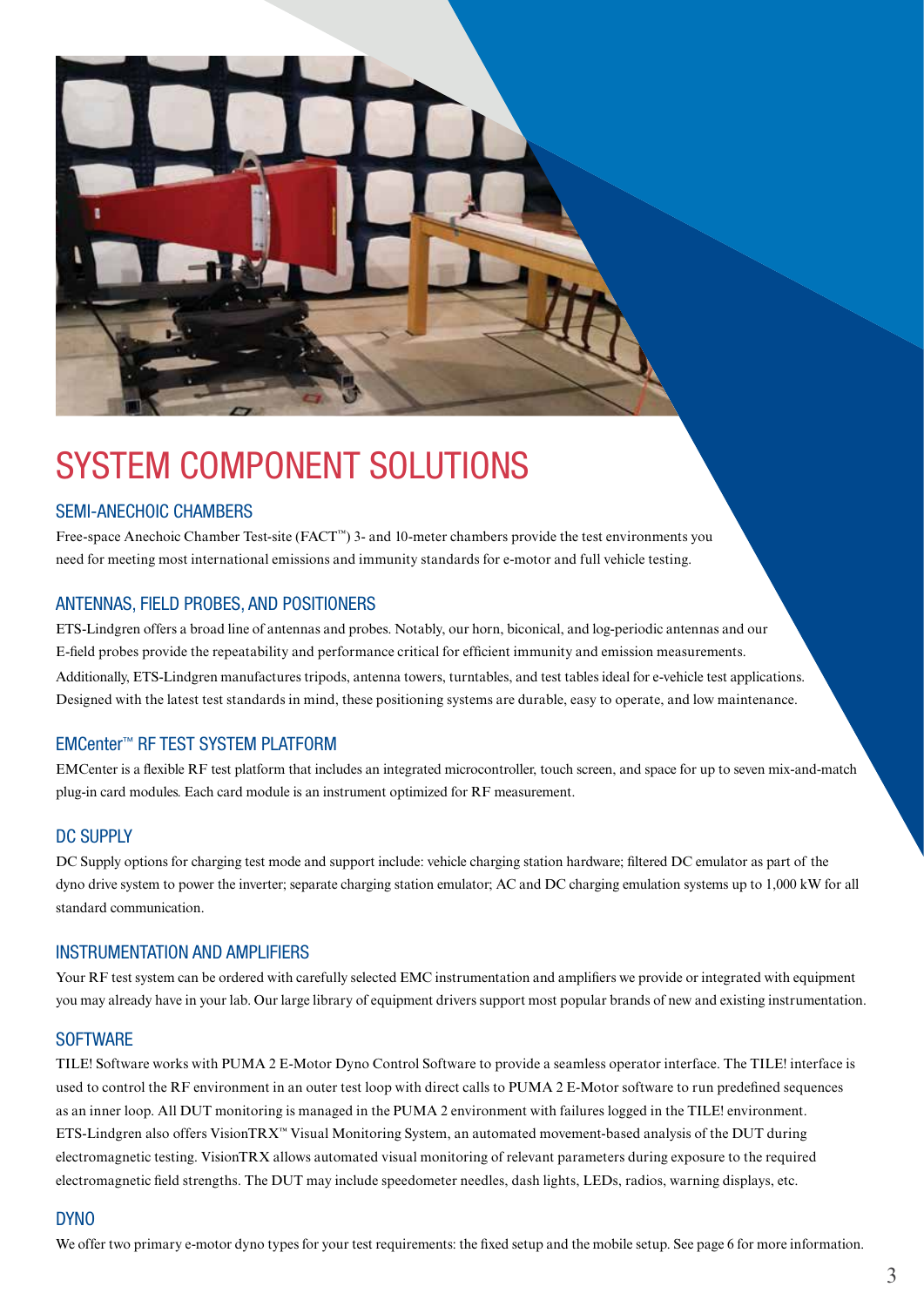## EMC SYSTEM TYPICAL CONFIGURATIONS

### RADIATED EMISSIONS AND IMMUNITY TYPICAL SYSTEMS CONFIGURATION

ETS-Lindgren offers standard solutions for CISPR 25 and ISO 11452-2 testing. If a custom solution is required, ETS-Lindgren has the expertise to design and manufacture the ideal system for your project. For additional information, please visit our website at ets-lindgren.com or contact your local ETS-Lindgren representative.

### EMC 3025 STANDARD SYSTEM FOR CISPR 25/ISO 11452-2

The EMC 3025 standard CISPR 25 and ISO 11452-2 test setup consists of an anechoic chamber and ground plane test bench. The minimum dimensions of the chamber are driven by the minimum test bench size as defined in the standards; the antenna sizes; and the minimum separation distance needed between the antenna and DUT, as well as from the antenna and DUT to the absorber surfaces. This arrangement is suitable for most electrical components that follow the standard layout with a DC supply fed through LISNs, connecting a module under test via an exposed length of cable harness to the actual or simulated load.

ETS-Lindgren can provide the chamber, control software, and support instrumentation for both the emission and immunity tests. Standard configurations include antennas and amplifiers to generate up to 200 V/m CW and 600 V/m pulse as part of the full system setup.



#### EMC 3025 TYPICAL CHAMBER LAYOUT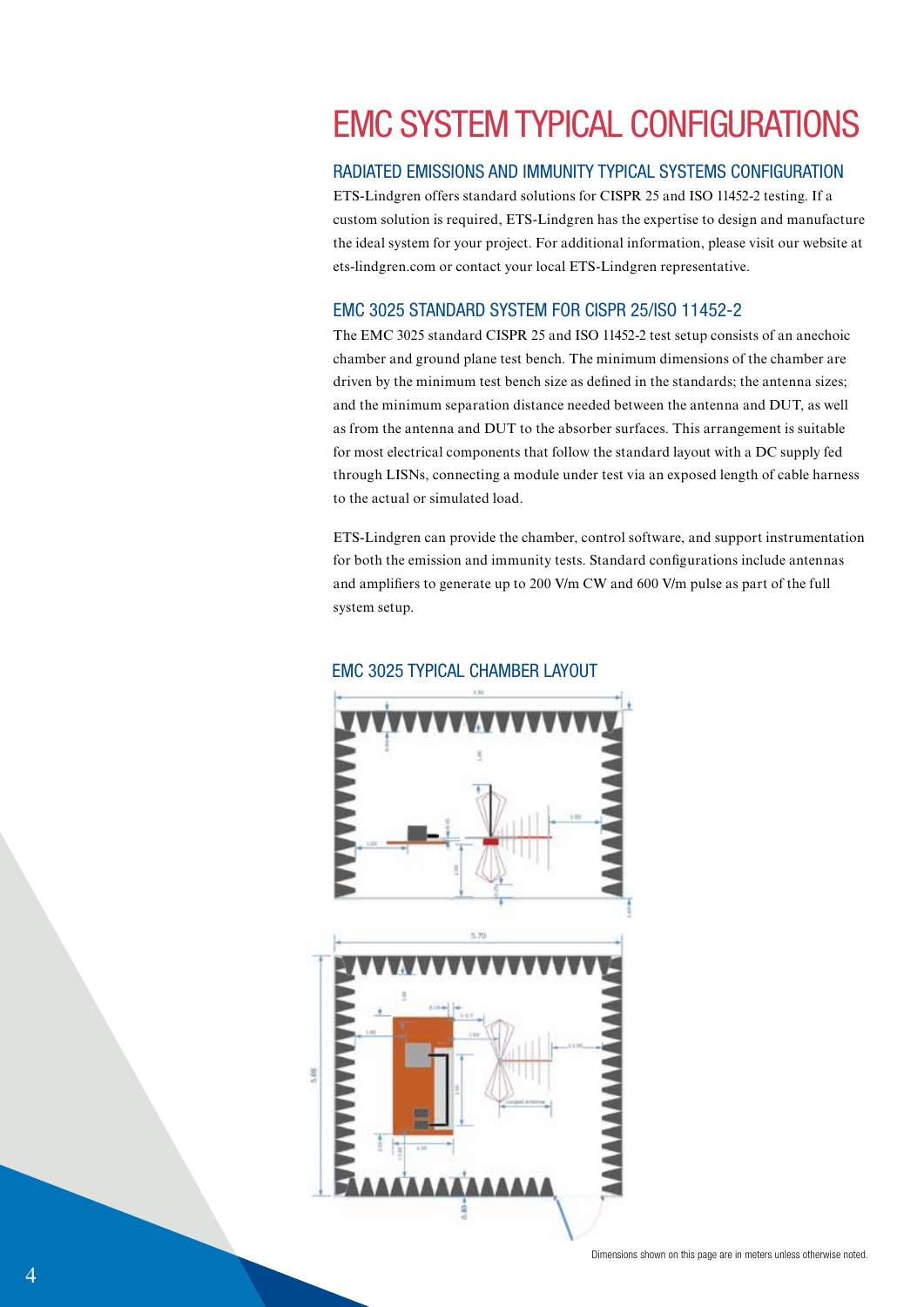

## AUTOMOTIVE RADIATED EMISSIONS TYPICAL TEST SETUP



## AUTOMOTIVE RADIATED IMMUNITY TYPICAL TEST SETUP

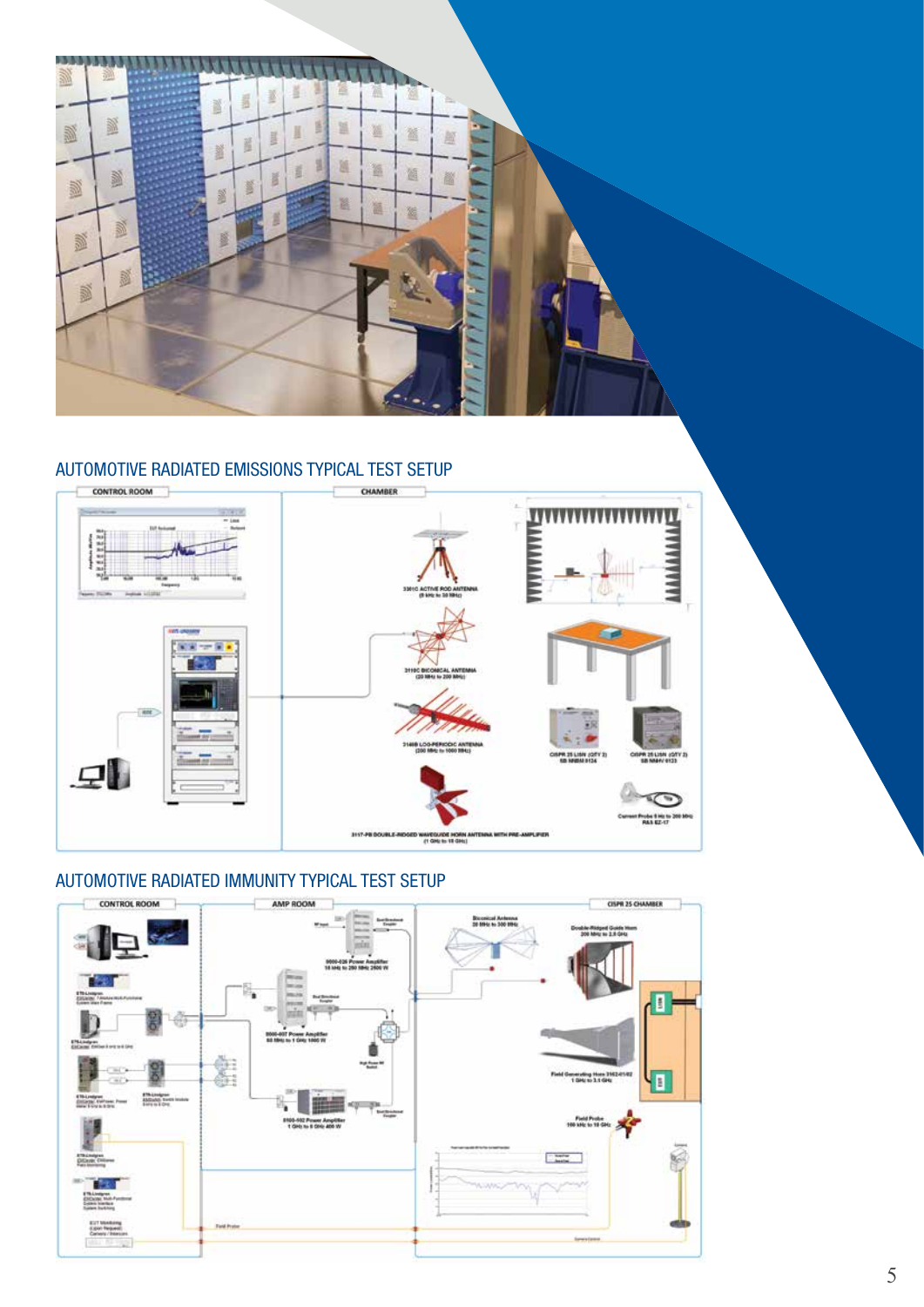## FIXED MOTOR DYNO

*AVL E-Motor TS™ EMC - fixed*



#### MOBILE DYNO

*AVL E-Motor TS™ EMC - mobile*



## DYNO SYSTEM CONFIGURATIONS

## FIXED MOTOR DYNO TYPICAL CONFIGURATION

Fixed Testbed for EMC on load testing of e-motor and inverter components

#### **System Specifications**

| Item                                   | <b>Description</b>                                               |
|----------------------------------------|------------------------------------------------------------------|
| <b>Load System</b>                     | AVL DynoFORCE™, AVL DynoULTRA™                                   |
| Power                                  | : Up to 700 kW                                                   |
| Speed                                  | Up to 20,000 rpm with direct drive, $>$ 20,000 rpm with gear box |
| Toraue                                 | Up to 4.500 Nm                                                   |
| <b>Testbed Mechanics</b>               | UUT Mounting System                                              |
|                                        | Intermediate bearing, Shaft System including wall penetration    |
| <b>Battery Emulation</b>               | AVL E-Storage System, up to 1,000 kW, 1,200 V, 3,200 A           |
| <b>Coolant Conditioning System</b>     | 20 kW. 50 kW                                                     |
| <b>Automation and Control Software</b> | AVL PUMA 2 E-Motor                                               |

## MOBILE DYNO TYPICAL CONFIGURATION

Mobile Testbed for EMC on load testing of e-motor and inverter components

#### **System Specifications**

| ltem                                   | <b>Description</b>                                     |
|----------------------------------------|--------------------------------------------------------|
| Nominal Input Voltage (V)              | 380 to 480 AC 50/60 Hz                                 |
| Nominal Input Current (A)              | 216                                                    |
| Maximum Speed (rpm)                    | 15.000                                                 |
| Nominal Speed (rpm)                    | 3.990                                                  |
| Nominal Torque S1 (Nm)                 | 228                                                    |
| Overload Torque (Nm)                   | 440 Nm at 440 V                                        |
| Continuous Power, S1 (kW)              | 95                                                     |
| Overload Power (kW)                    | 162 (60 s every 300 s, recovery load $\leq$ 90%)       |
| <b>Battery Emulation</b>               | AVL E-Storage System, up to 1,000 kW, 1,200 V, 3,200 A |
| <b>Coolant Conditioning System</b>     | 20 kW. 50 kW                                           |
| <b>Automation and Control Software</b> | AVL PUMA 2 E-Motor                                     |

#### Dimensions

| Item                                      | <b>Description</b>                                                 |
|-------------------------------------------|--------------------------------------------------------------------|
| Standard <sup>.</sup>                     |                                                                    |
| Dyno Dimensions (Length x Width x Height) | $\frac{1}{2}$ 2.4 m x 1.4 m x 1.6 m (7.87 ft x 4.59 ft x 5.25 ft)  |
| Bench (Height)                            | $0.821$ m (2.69 ft)                                                |
| Slim Line:                                |                                                                    |
| Dyno Dimensions (Length x Width x Height) | $\frac{1}{2}$ 3.3 m x 1.0 m x 1.6 m (10.83 ft x 3.28 ft x 5.25 ft) |
| Bench (Height)                            | $0.821$ m (2.69 ft)                                                |

#### EMC Parameters

| Item                      | <b>Description</b>                                                                                                           |
|---------------------------|------------------------------------------------------------------------------------------------------------------------------|
| <b>Radiated Emissions</b> | Frequency range 10 kHz to 18 GHz                                                                                             |
| Ground Noise              | 10 dB less than the CISPR 12 broadband transient emissions<br>At least 10 dB better than class 5 according to CISPR 25 Ed. 4 |
| <b>Immunity Field</b>     | $\approx$ 300 V/m                                                                                                            |

## 6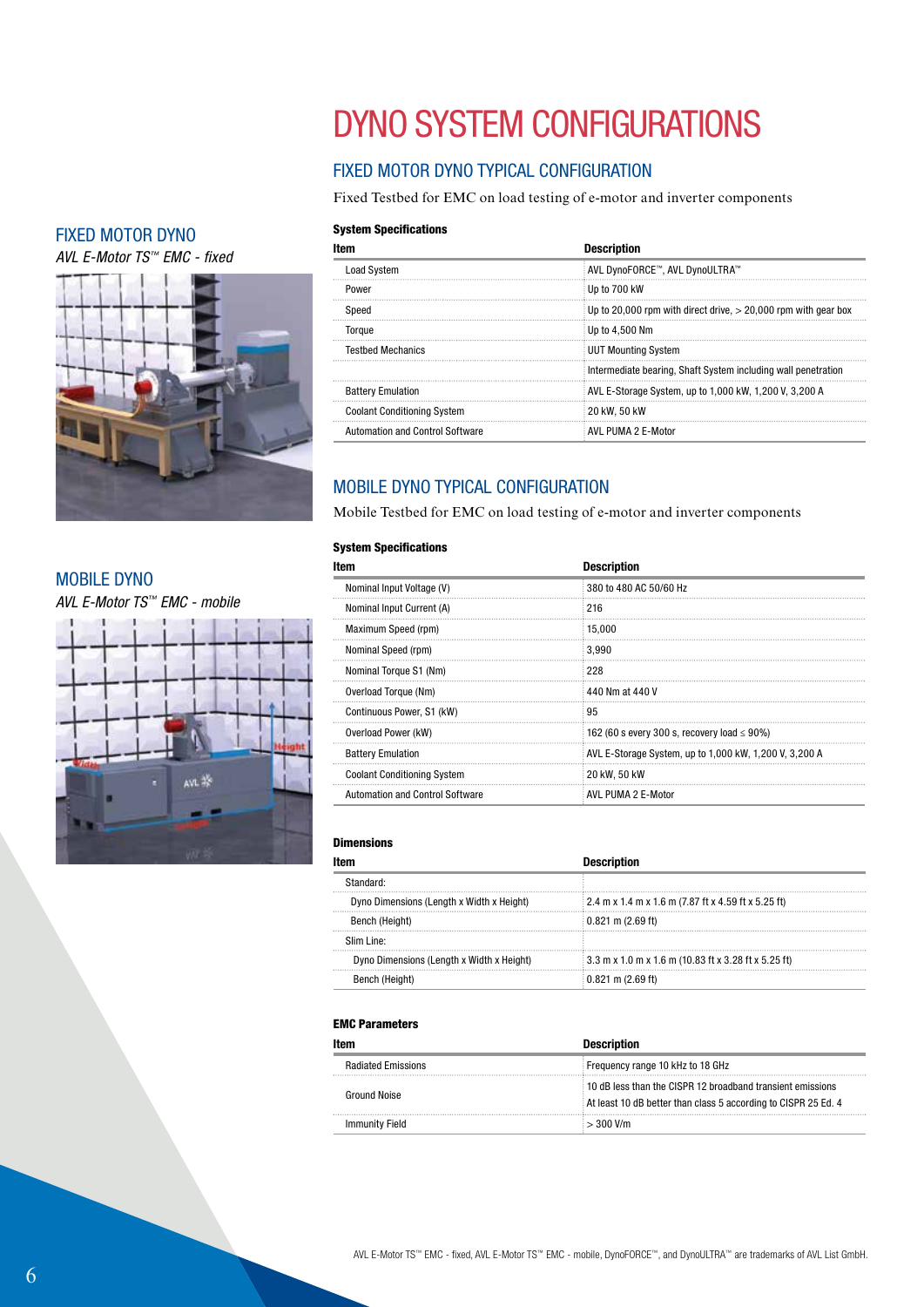

## FIXED INSTALLATION VS. MOBILE DYNO

### Fixed Installation

| Pros                                                                                             | Cons                                                                                                   |
|--------------------------------------------------------------------------------------------------|--------------------------------------------------------------------------------------------------------|
| Standard or custom sized chamber to match maximum DUT                                            | Larger than minimum sized chamber for CISPR 25/ISO 11452-2<br>tests required                           |
| Dyno and support cabinets to match maximum drive capacity<br>permanently installed               | Limited to maximum capacity                                                                            |
| Fixed stable supports for maximum speed and torque                                               | Modified installation and supports needed                                                              |
| One or more dynos can be permanently installed for different<br>e-drive configurations           | Custom chamber design needed for e-axle configurations                                                 |
| Fixed or adjustable height / mounting of e-motor                                                 | Potentially larger, more complex platform required                                                     |
| Increased flexibility in test capability and capacity                                            | Potentially higher in cost than mobile upgrade option in an<br>existing chamber                        |
| All required inverter drives and conditioning units permanently<br>installed outside the chamber | Additional space needed outside the chamber for drive cabinet,<br>DC emulator, and coolant conditioner |
| Higher field levels can be accommodated inside the chamber                                       |                                                                                                        |

### Mobile Dyno

| Pros                                                                                          | Cons                                                                           |
|-----------------------------------------------------------------------------------------------|--------------------------------------------------------------------------------|
| Full sized chamber available for full vehicle or<br>component testing                         | Only module testing or full vehicle testing can be accommodated<br>at one time |
| Easy changeover for module test setup                                                         | Setup time needed for changeover                                               |
| Unit selection based on required capacity                                                     | Limited maximum speed and torque                                               |
| Cables can be permanently routed below floor                                                  | Added access to cable connection points needed                                 |
| Easily movable                                                                                | Pallet truck or forklift needed for movement                                   |
| Potentially lower mobile upgrade cost than fixed installation                                 | Limited flexibility in test capabilities                                       |
| Built-in dyno inverter drives and conditioning                                                | Capacity limited to installed components                                       |
| Can be used on an optional turntable for R & D<br>360° measurements                           |                                                                                |
| Can be used as upgrade in existing EMC chambers thanks to<br>the narrow design $(<1$ m width) |                                                                                |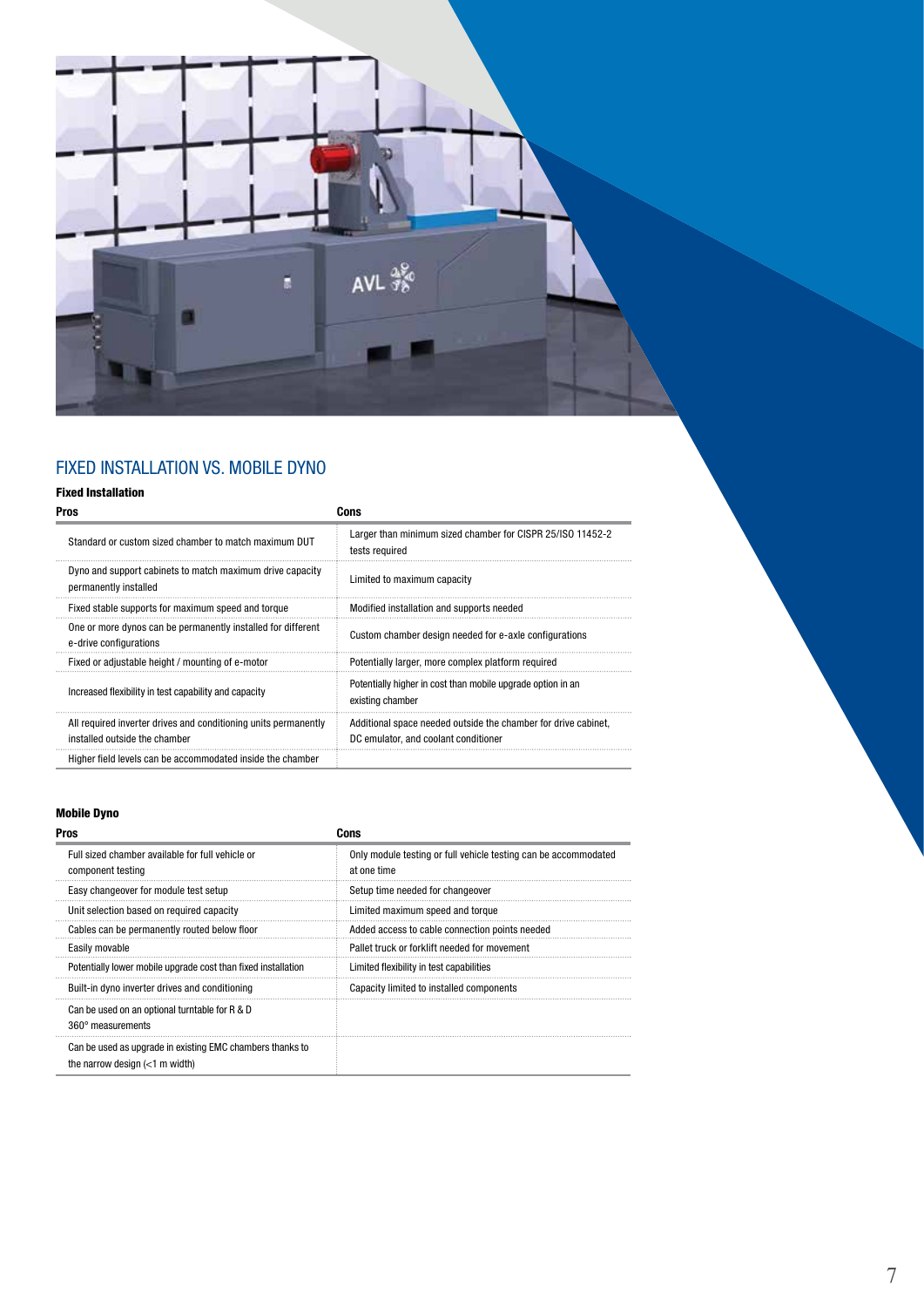## E-MOTOR AND E-AXLE CONFIGURATIONS

## EMC 3025-E E-MOTOR SYSTEM FOR CISPR 25/ISO 11452-2

The EMC 3025-E e-motor system differs from the standard setup with the addition of the motor dynamometer, which acts as a load for the motor and inverter under test. Drive components typically operate at much higher voltages than the 12 V DC used in standard electronics, so additional precautions are needed to reduce the risk of electric shock. However, the primary differences between it and the EMC 3025 are the added motor dyno and its support equipment. These components allow the motor and inverter to be run under full load conditions in both the drive mode and regen mode, which simulates conditions during which the inverter is powering the motor, as well as when the inverter is charging the battery.



EMC 3025-E TYPICAL CHAMBER LAYOUT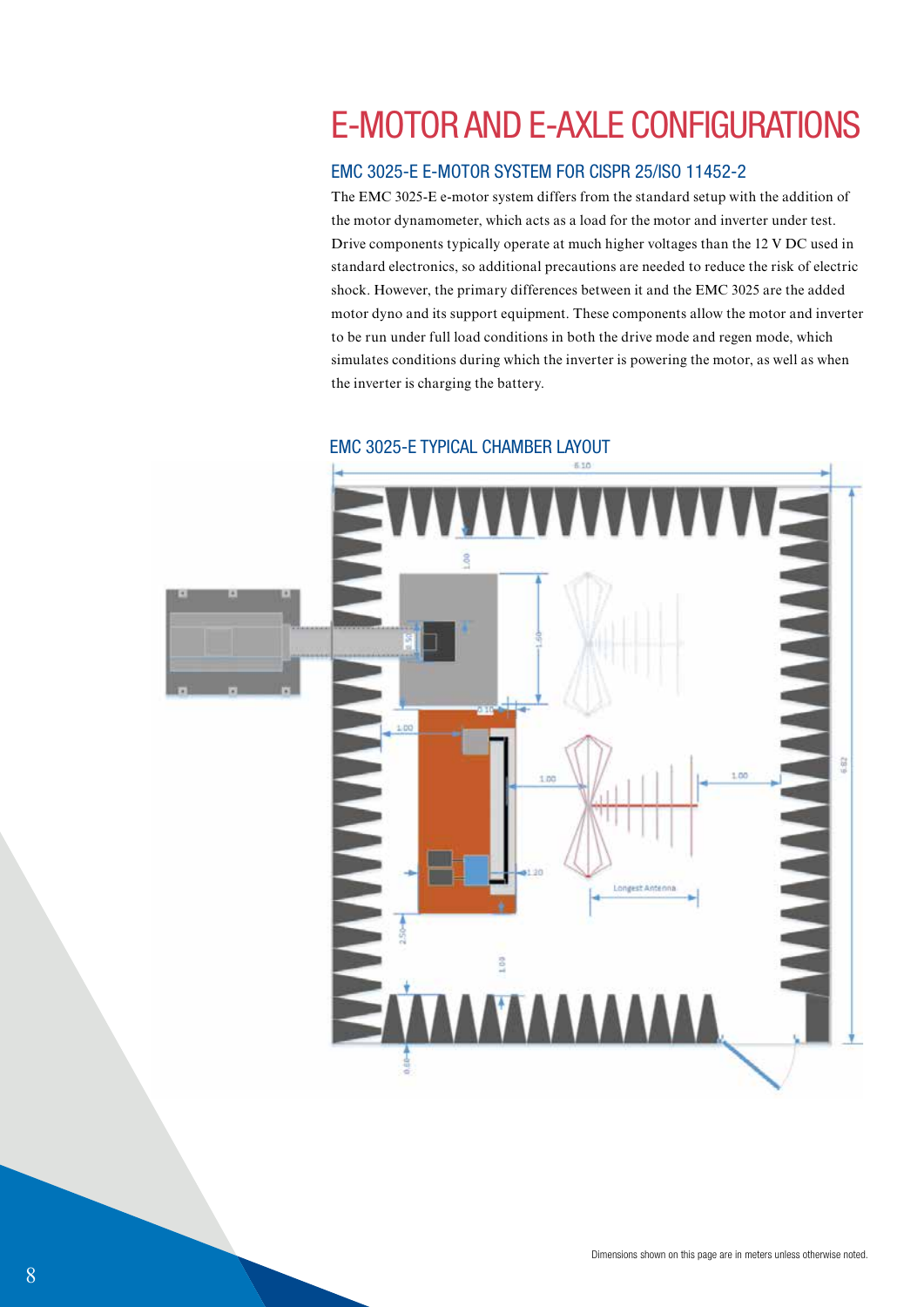

### EMC 3025-EX E-AXLE SYSTEM FOR CISPR 25/ISO 11452-2

The EMC 3025-EX e-axle system is a highly customized solution in which the overall chamber dimensions will be determined by the range of sizes and performance of the e-axle units to be accommodated. The primary separation requirements for the antennas and DUT remain the same, as do the test and measurement support instruments, but the mechanical support needed for the e-axle and the connecting bearings varies with the maximum speed and torque to be supported.

This EMC chamber can also be designed to accommodate both a single motor and e-axle setup with the test bench oriented in a right-angle arrangement.



## EMC 3025-EX TYPICAL CHAMBER LAYOUT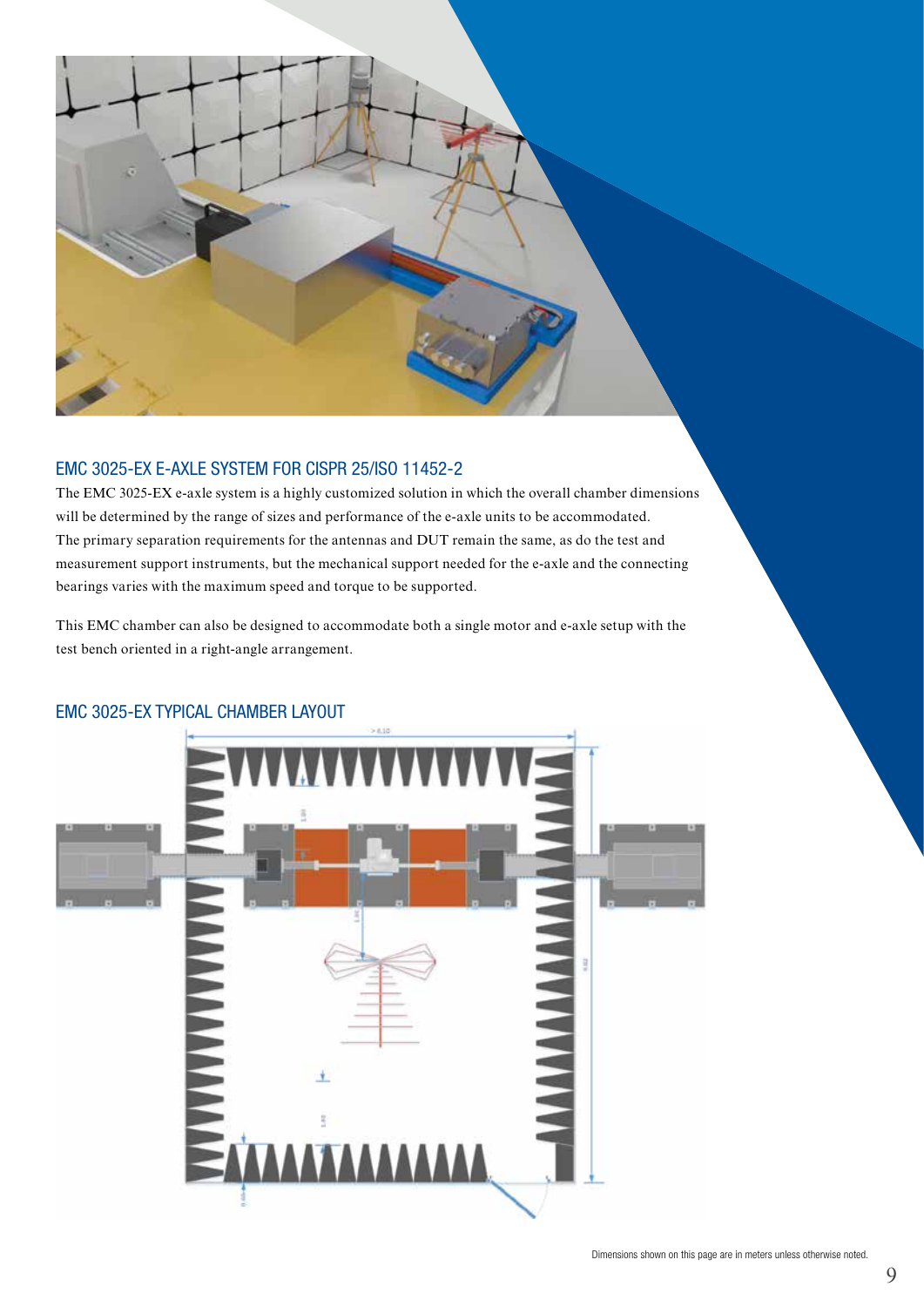## MOBILE DYNO CONFIGURATIONS

### EMC 3025-EM E-MOTOR MOBILE DYNO SYSTEM FOR CISPR 25/ISO 11452-2

The EMC 3025-EM mobile dyno system rounds out the dyno options for supporting e-vehicle component EMC testing. The free-standing mobile unit contains the AVL E-Motor TS EMC - mobile dyno with drive electronics and controls in a shielded enclosure supporting full 4Q operation. The complete test setup supports the current emission and immunity standards without compromising the quality of the measurement environment.

The primary benefit of the AVL E-Motor TS EMC - mobile dyno is the ability to perform e-component testing in an existing EMC chamber designed for full vehicle or consumer electronics without major modification. The majority of these chambers already have a raised floor and turntable and can easily accommodate the routing of interconnecting power cables and signal fiber optics below the floor void.

The efficiency of operation can be further enhanced if the DUT is set up on the mobile dyno outside the EMC chamber. The complete ready-to-test assembly can then be moved into the chamber using a standard pallet truck and connected to the supply power.

The modular nature of the mobile platform allows customization to accommodate a larger, higher capacity dyno motor and drive for higher speed or torque test support.

Typically included in the EMC 3025-EM system are:

- Upgraded Component Package to Meet CISPR 25 Ed. 4
- Mobile E-Motor Dyno with Integrated Software Package
- Pre- and Post-Chamber Validation Tests
- Project Management, including System Integration
- Software and Hardware System Training

#### EMC 3025-EM TYPICAL CHAMBER LAYOUT

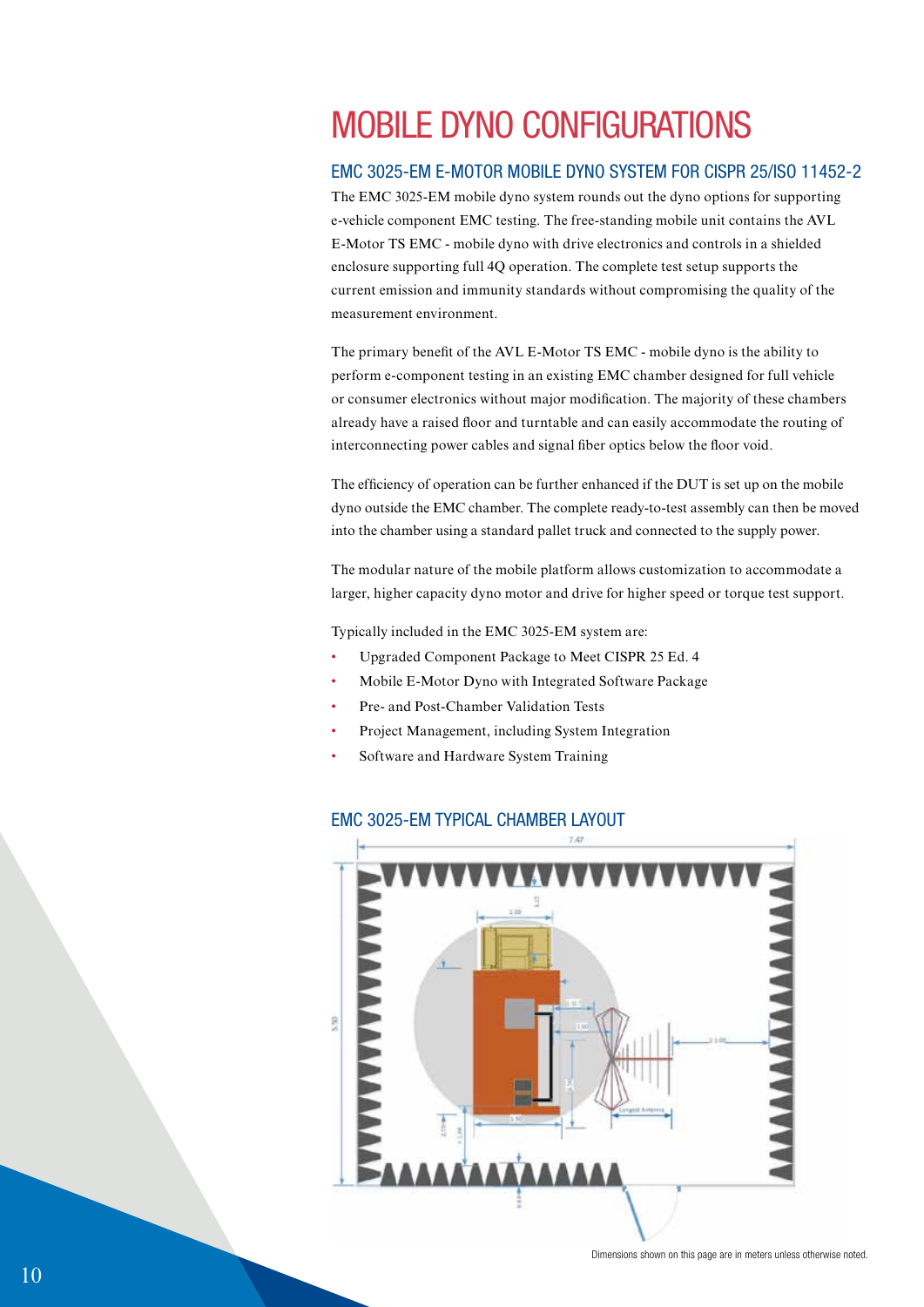

# SYSTEM CONTROL SOFTWARE

- TILE!
- PUMA<sub>2</sub>
- VisionTRX

The control software is a key component in the overall measurement system, whose primary function is to support the emission and immunity testing of the electric/electronic components (DUT).

#### IMMUNITY AND EMISSIONS TESTS

TILE! EMC control software manages the test by controlling the test instruments; setting test frequency, field strength, and modulation; and recording significant events.

PUMA 2 E-Motor software manages the control of the dyno while loading the DUT during the test and provides continuous monitoring to the electrical and mechanical parameters of the dyno hardware to ensure precise load control.

The VisionTRX extension to TILE! provides powerful video monitoring of the DUT using sophisticated algorithms to detect visual failure cues of components selected on a camera image. The automated visual monitoring capabilities of VisionTRX reduce the potential for human error common with this type of tedious review.

There are direct communication links and calls between the TILE!, PUMA 2, and VisionTRX software packages to create a seamless test sequence managed by TILE!, with full control for all aspects for both immunity and emission tests.